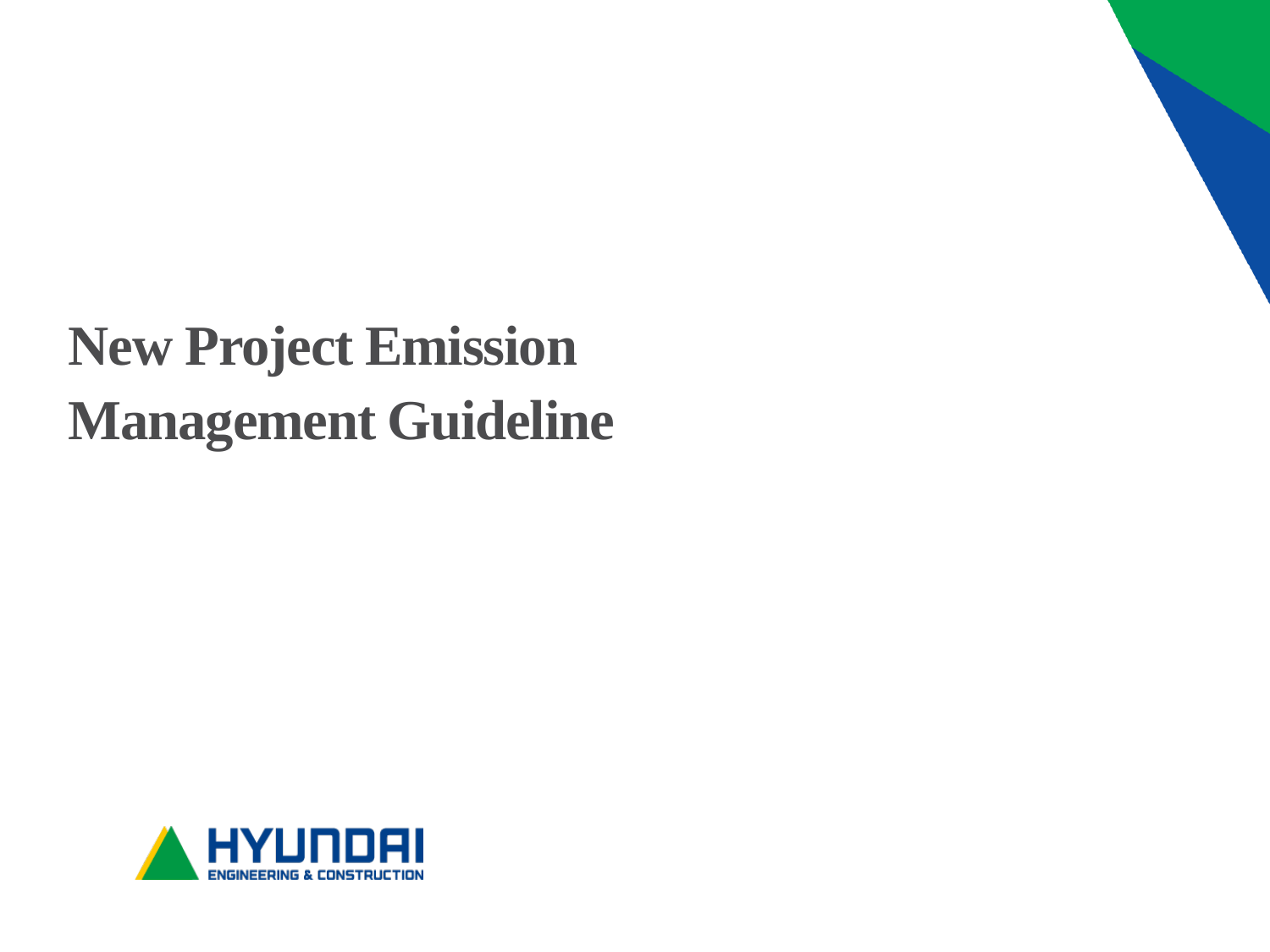## **1. New Project Planning and Management**

#### 1.1 General description

Product & service organizations should establish, execute, manage, and maintain the processes required to meet the requirements of the environmental management systems, and to take measures described in 4.1 and 4.2 of the <Site Environmental Guidelines> with the use of the following:

- Environmental management manual
- Guidelines for internal evaluation
- Guidelines for identification of environmental aspects and evaluation
- Guidelines for management for each BM

Product & service organizations should conduct the following from a life cycle perspective:

a. Establish controls as appropriate to ensure that the environmental requirements are incorporated across all steps of the design and development process of products and services

b. Determine environmental requirements for the purchase of products and services as appropriate

c. Distribute information regarding delivery or shipping of products and services, usage, disposal, and disuse that can have material impacts on the environmental aspects

Product & service organizations should document the information with which they can assure execution of the processes as planned

#### 1.2 Preparation & Response to Emergencies

Product & service organizations should establish, execute, and maintain necessary processes to prepare for identified potential emergencies.

Product & service organizations should conduct the following:

a) Plan actions for the prevention or mitigation of harmful impacts on the environment caused by emergencies

- b) Respond to actual emergencies
- c) Conduct appropriate measures in action against potential environmental impacts to prevent emergencies
- d) Conduct regular tests of planned measures in preparation for actual, possible outbreak of emergency

e) Conduct regular review and revision of response processes after outbreak of emergency or tests

f) Supply information and training regarding emergency response as appropriate to employees of product & service organizations as well as stakeholders.

Product & service organizations should maintain documented information with which they can assure execution of processes as planned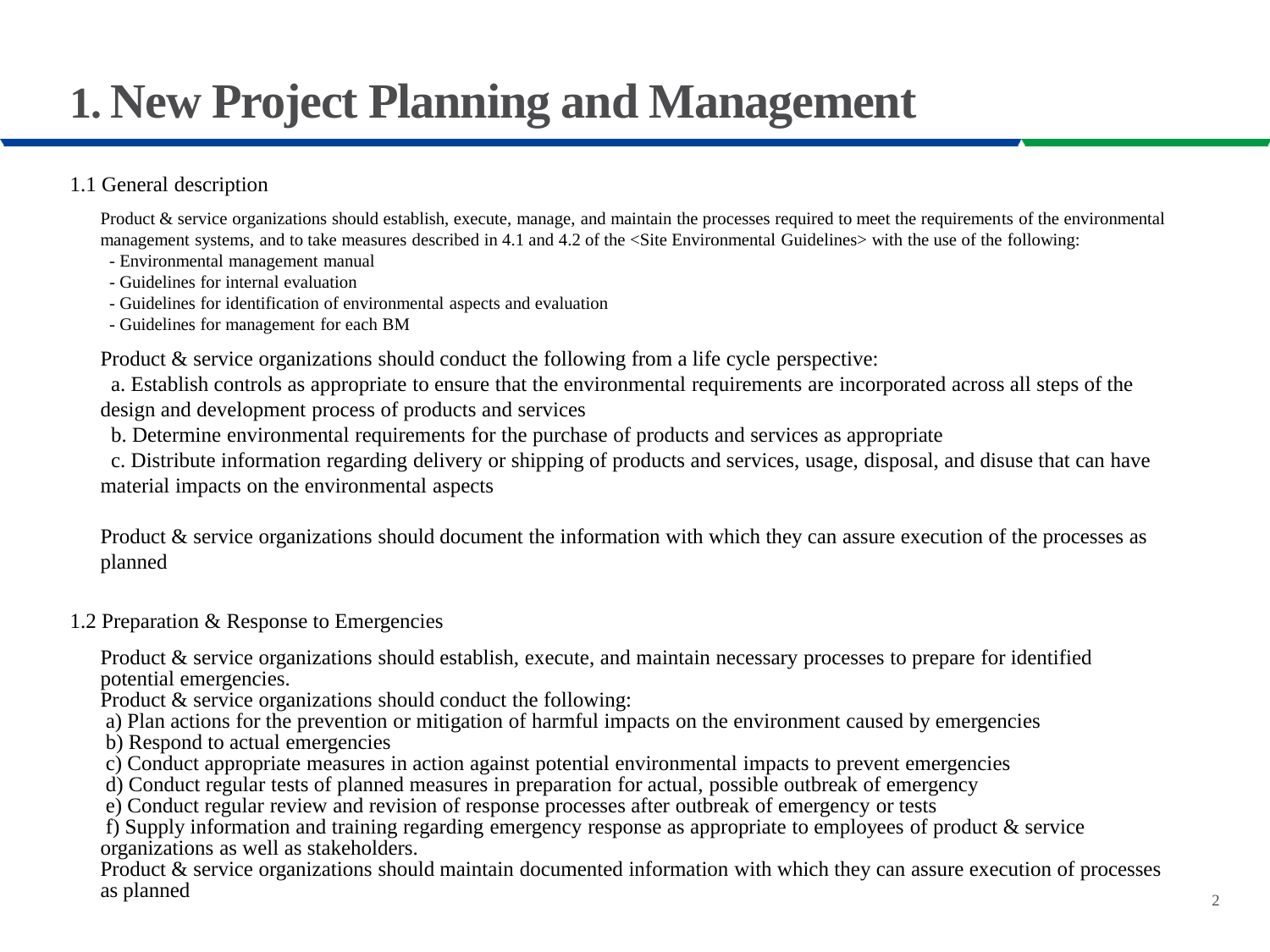## **2. New Project Environmental Outcome Evaluation**

2.1 Monitoring, measurement, analysis and evaluation

### **2.1.1 General description**

Product & service organizations should monitor, measure, analyze, and evaluate the organization's environmental outcomes Product & service organizations should determine the following:

a) what to be monitored and measured

- b) applicable methods of monitoring, measurement, analysis, and evaluation to ensure valid results
- c) criteria and proper indicators to evaluate the outcome
- d) when to monitor and measure
- e) when results of monitoring and measurement will be analyzed and evaluated

Product & service organizations should ensure that they use and maintain qualified monitoring  $\&$  measurement equipment as appropriate

Product & service organizations should evaluate environmental outcomes and the efficacy of the environment management systems

Product & service organizations should communicate the outcome information with internal and external parties according to the organization's communication processes and compliance requirements

Product & service organizations should document the results of monitoring, measurement, analysis, and evaluation.

#### **2.1.2 Compliance evaluation**

Product & service organizations should establish, execute, and maintain necessary processes required to evaluate the organization's compliance with requirements

Product & service organizations should conduct the following:

a) determine the frequency of compliance evaluation

- b) conduct compliance evaluation and take necessary actions
- c) understand the compliance requirements

Product & service organizations should document the results of compliance evaluation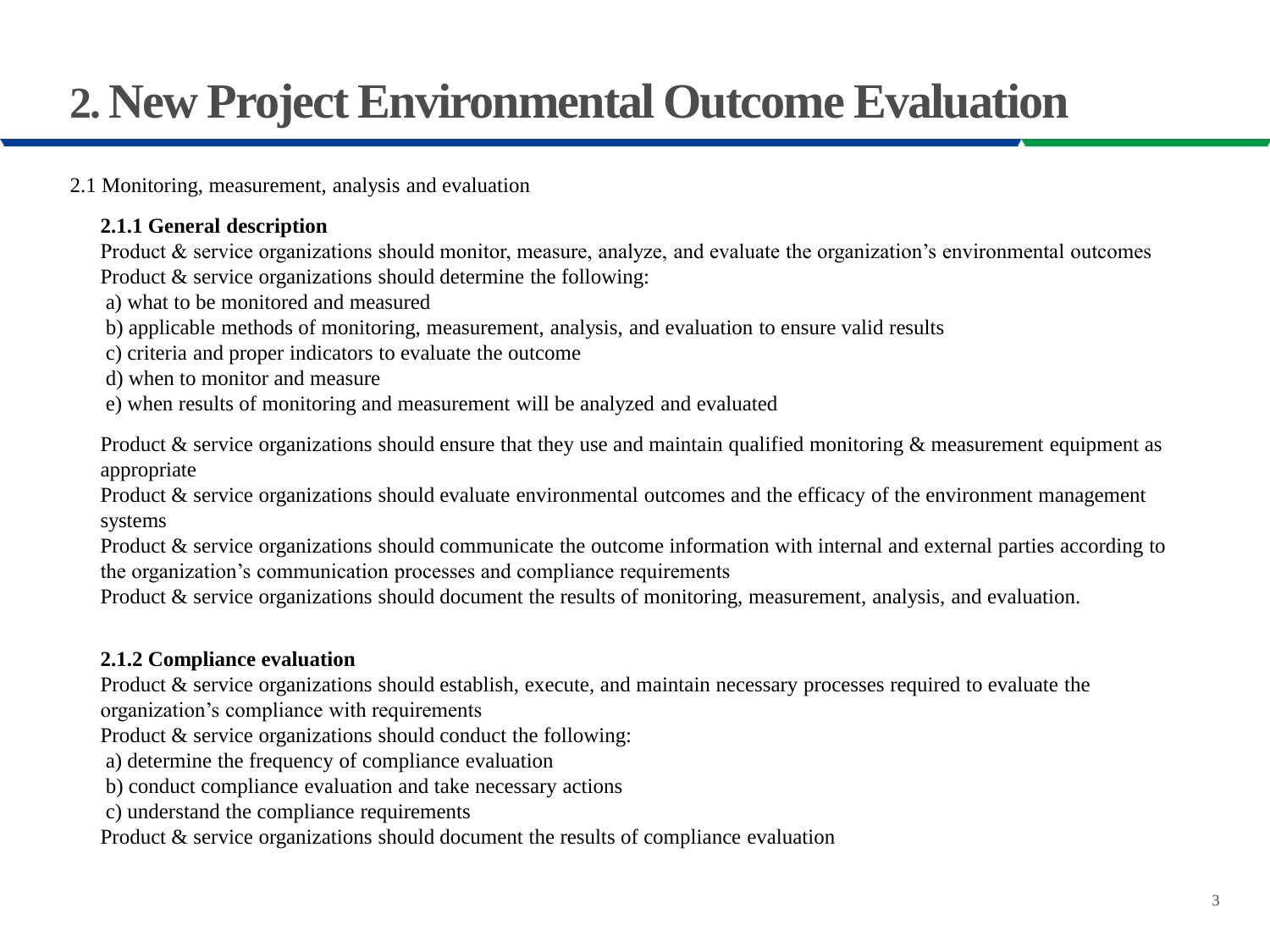## **2. New Project Environmental Outcome Evaluation**

2.2 Internal review

#### **2.2.1 General description**

Product & service organizations should conduct internal review according to the guidelines of internal review to provide information such as:

a) whether the environmental management systems are suitable in regards to the items below:

- 1) the organization's requirements for the environmental management systems
- 2) the requirements of the environmental management manual
- b) whether the environmental management systems are efficiently run and maintained

#### **2.2.2 Internal review program**

Product & service organizations should establish and execute internal review guidelines including the frequency, methods, responsibility, and requirements of the internal review

In establishing the internal review guidelines, they should take into account environmental importance, changes, and results of previous review.

Product & service organizations should conduct the following:

a) determine the criteria and scope for each review process

b) select review panels to ensure objectivity and impartiality of the review process and conduct the review

c) ensure that the results of the review are reported to managers in charge

Product & service organizations should document the execution of the internal review program and the results of the review for evidence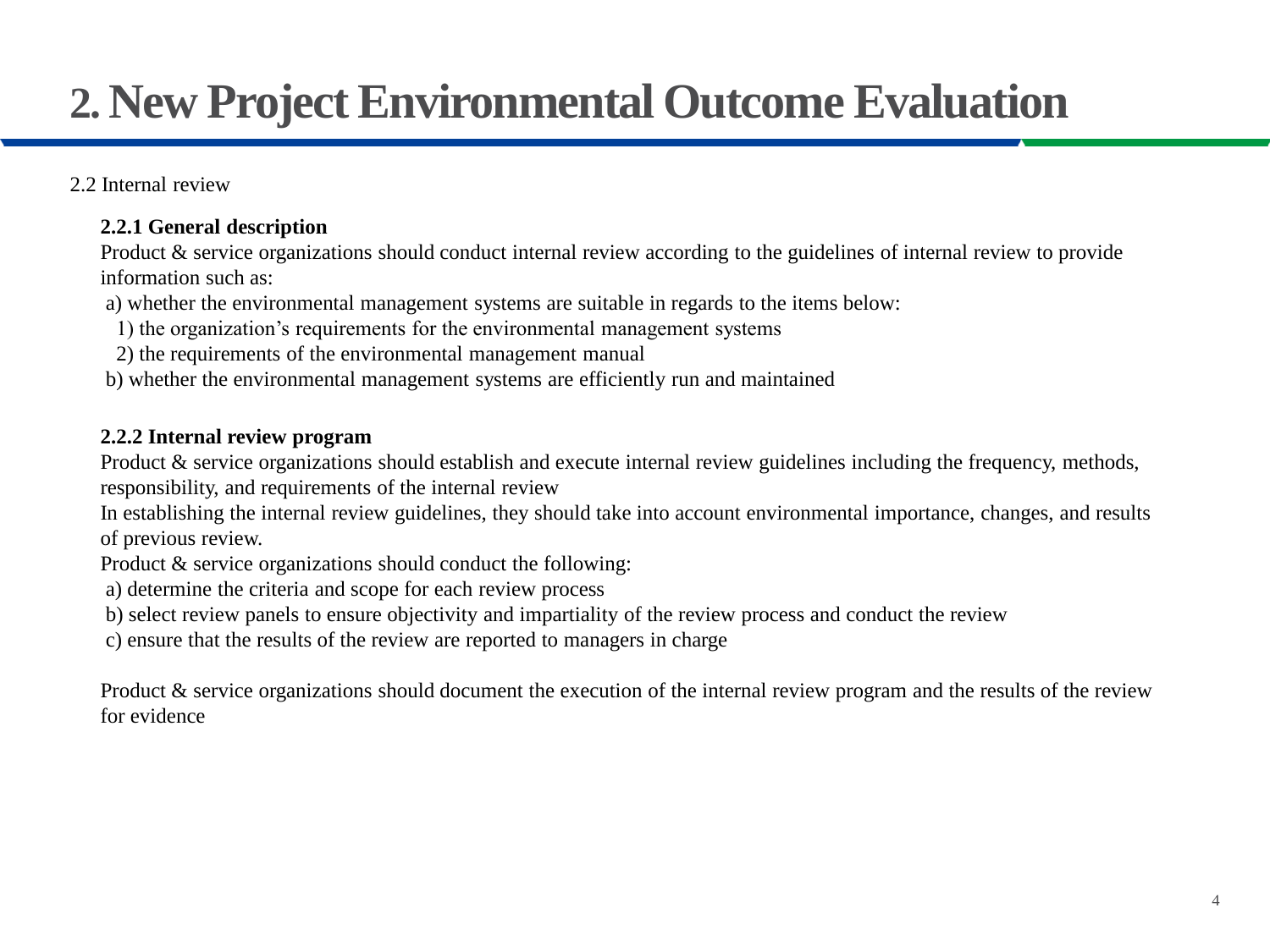### **2. New Project Environmental Outcome Evaluation**

2.2 Management review

Directors of product & service organizations should review environmental management systems regularly to ensure the organization's suitability, adequacy, and effectiveness.

In the management review, the following should be taken into account:

- a) Results of actions taken after the previous management review
- b) Changes as below
- 1) Internal & external issues relevant to the environmental management systems
- 2) Needs and expectations of stakeholders, including compliance requirements
- 3) Material environmental aspects
- 4) Risk and opportunities
- c) Level of achievement of the environmental goals
- d) Information about the organization's environmental outcomes including:
- 1) Inappropriateness and remedies
- 2) Results of monitoring and measurement
- 3) Fulfilled compliance requirements
- 4) Results of review
- e) Adequacy of resources
- f) Communications with stakeholders including complaints
- g) Opportunities for constant enhancement

The results of management review should include:

- Conclusion on the suitability, adequacy, and effectiveness of the environmental management systems
- Decision-making relevant to opportunities for constant enhancement
- Decision-making relevant to necessity of changes to the environmental management systems, including resources
- Necessary actions in case of the environment goals not being achieved
- Opportunities to improve integration of the environment management systems into other business processes
- Impacts on strategic moves of product & service organizations

Product & service organizations should document the results of management review for evidence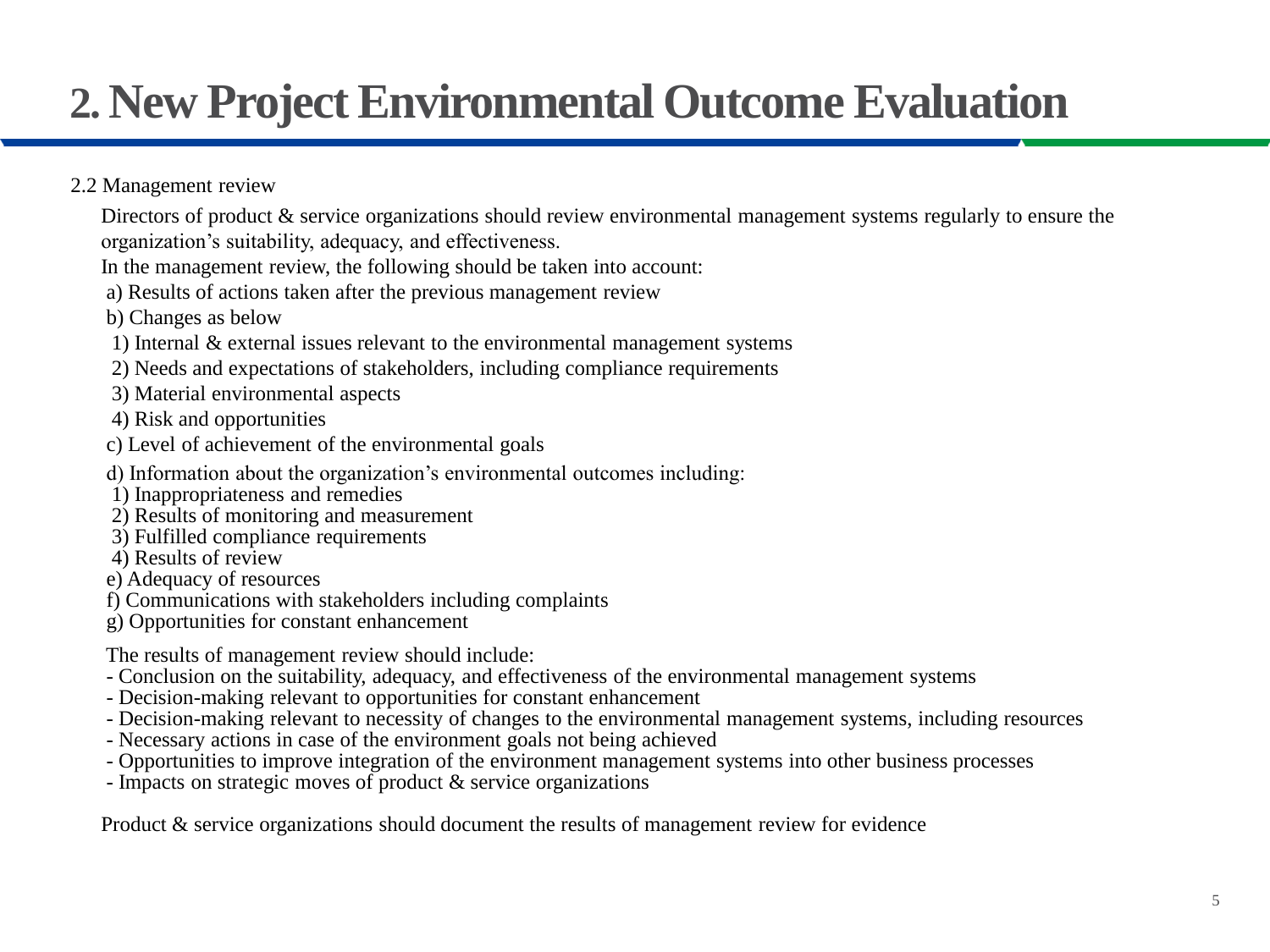## **3. New Project Environmental Improvements**

3.1 General description

Product & service organizations should define opportunities for possible improvement and take necessary actions to achieve the goals of the environmental management systems.

### 3.2 Unconformity and remedies

In case of unconformity, product & service organizations should conduct the following:

- a) They should respond to unconformity and conduct the following, if applicable:
- 1) take actions to manage unconformity and remedy it
- 2) handle consequences (inc. mitigation of harmful impacts on environment)
- b) measures to eliminate the cause of unconformity to prevent recurrence or occurrence in other areas
- 1) review unconformity
- 2) determine the cause of unconformity
- 3) determine any similar unconformity or its possible occurrence
- c) conduct all necessary actions
- d) review the efficacy of all actions taken
- e) make changes to the environmental management systems if necessary

Remedies should conform to the importance of the impact of the unconformity which occurred including environmental impact

Product & service organizations should document the following for evidence

- nature of unconformity and all follow-up actions taken
- results of all remedies

3.3 Constant improvement

Product & service organizations should constantly improve the suitability, adequacy and effectiveness of the environmental management systems to enhance the environmental outcomes